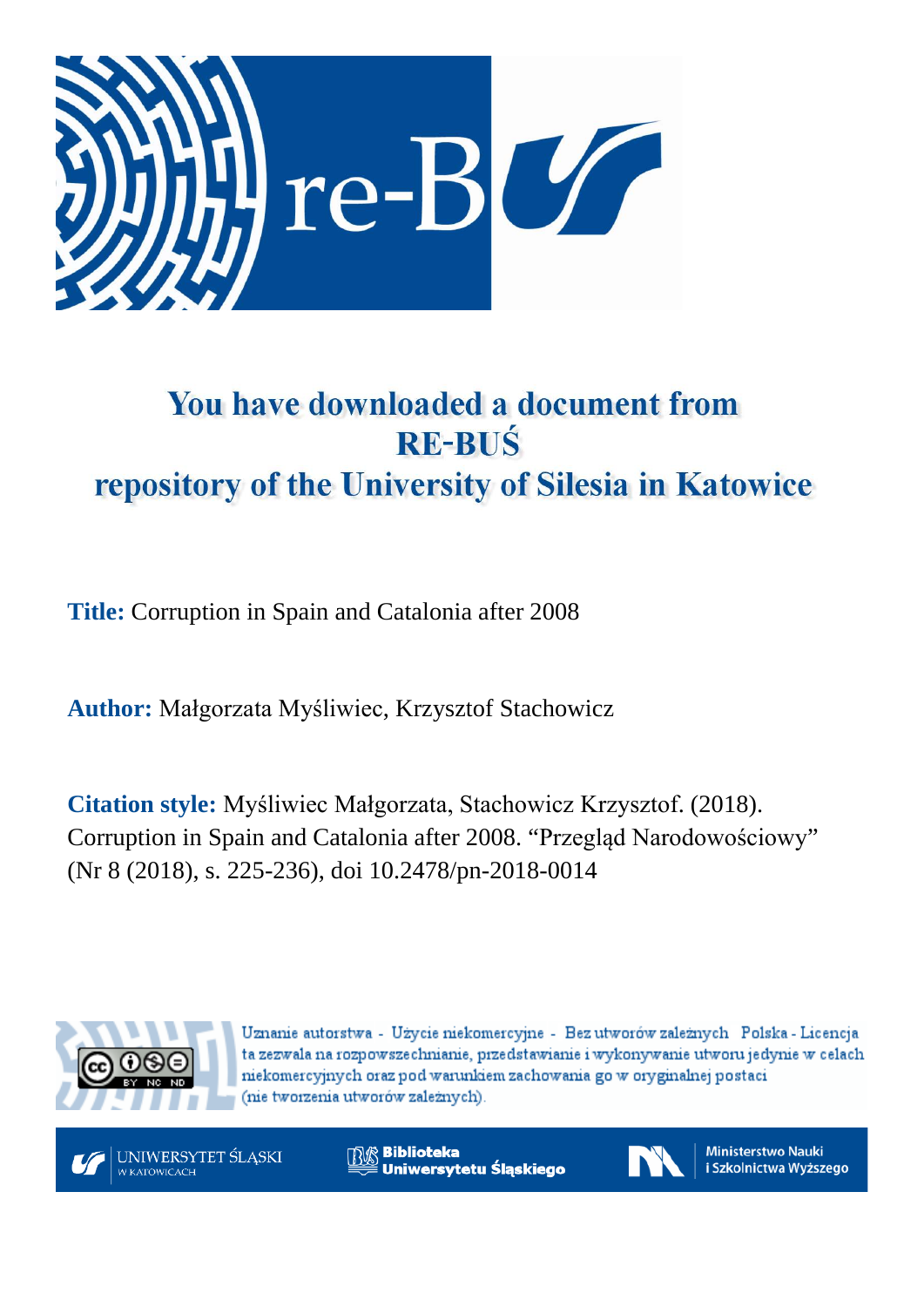**Przegląd Narodowościowy / Review of Nationalities • nr 8/2018 •** Nations without state or states without nations



ISSN 2084-848X (print) • ISSN 2543-9391 (on-line) • DOI 10.2478/pn-2018-0014

**Małgorzata Myśliwiec**\* University of Silesia in Katowice, Katowice, Poland https://orcid.org/0000-0002-7149-6977

**Krzysztof Stachowicz**\*\* University of Silesia in Katowice, Katowice, Poland https://orcid.org/0000-0001-7453-0395

## **Corruption in Spain and Catalonia after 2008**

## **Introduction**

The economic crisis of 2008 caused many political changes both in the world, as well as on the European continent. These changes were particularly observable in the Central European countries<sup>1</sup>.

One of the main reasons of initiating the processes transforming the existing political systems was disclosure of corruptive phenomena in the particular states. The disclosure of the cases of undue use of public money in a situation when many people and families were lighting to satisfy their basic life needs caused a radical loss of trust to entities functioning in the public space. It particularly concerned the level of trust to governments and political parties. The disclosure of subsequent corruption scandals at each level of the functioning of official authorities – from local to national – caused collapses of governments in many states (both national as well as local) and the decomposition of party scenes. It also caused the intensity of decentralist tendencies in the states, in which the conflict – the centre-peripheries was already clearly observable before 2008. We can even assume that the corruptive phenomena disclosed during the economic crisis had similar political results, such as lack of trust of the citizens to governments, which to save national economies were more loyal towards international financial institutions than to their own citizens

Contemporary Spain may be included in the aforementioned cases. Corruptive crimes disclosed in this state after 2008 caused a considerable loss of trust of its citizens to public authorities and became the reason of the decomposition of both central political scene,

 $1$  T. Kubin, M. Lorencka, M. Myśliwiec, Impact of Economic Crisis on the Functioning of Political Systems. A Case Study of Greece, Spain, and Italy, Katowice 2017.

<sup>\*</sup> Correspondence address: University of Silesia in Katowice, ul. Bankowa 11, 40-007 Katowice, Poland, e-mail: malgorzata.mysliwiec@us.edu.pl.

<sup>\*\*</sup> Correspondence address: University of Silesia in Katowice, ul. Bankowa 11, 40-007 Katowice, Poland, e-mail: krzysztof.stachowicz@geogrupa.pl.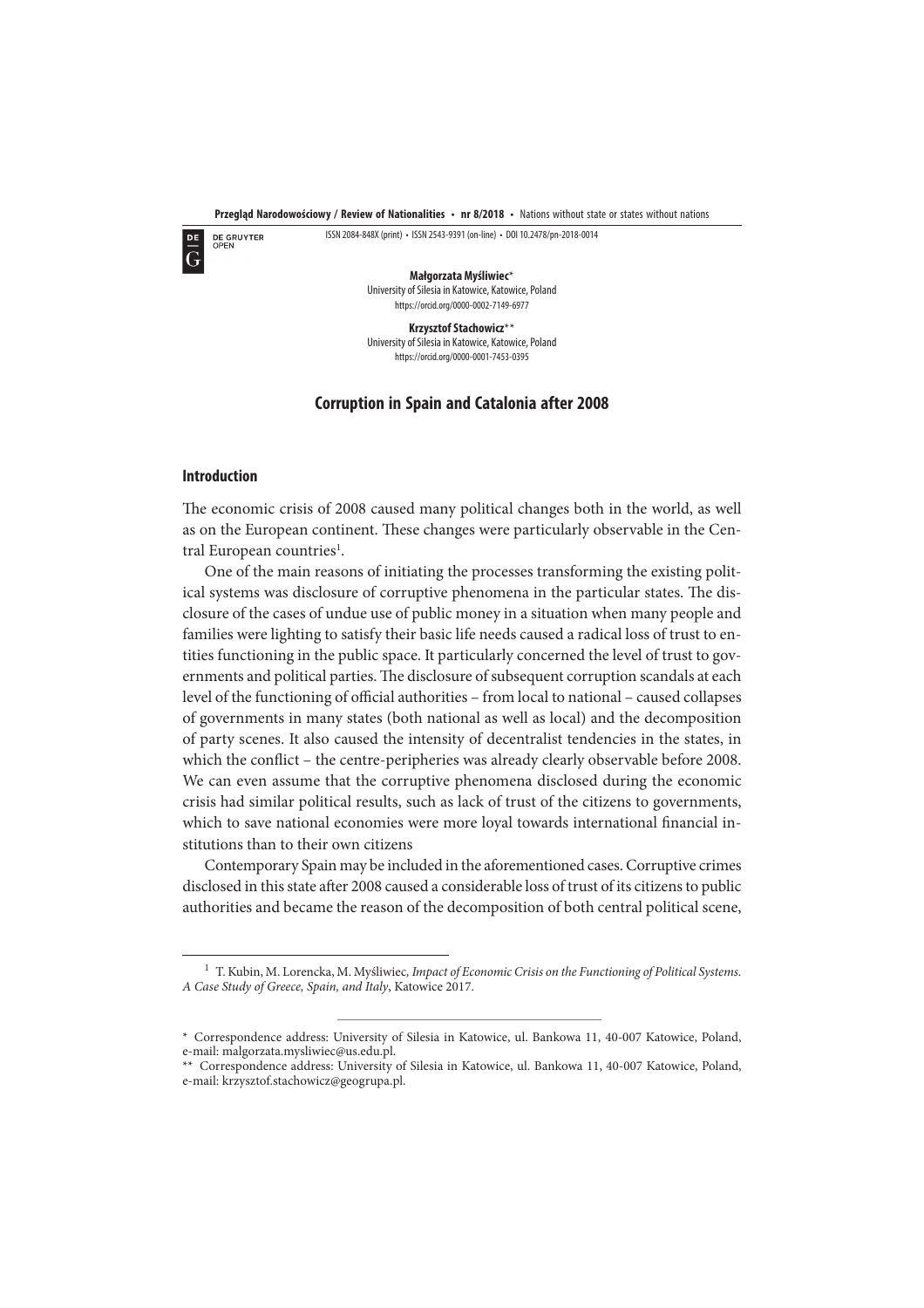as well as regional party systems. Undoubtedly these processes also contributed to the intensity of decentralist tendencies, which was particularly reflected in the Catalan crisis.

The main objective of this publication will be the attempt to answer three questions:

- 1) What is the corruptive phenomenon based on and why a public space is endangered with it to such a degree?
- 2) How did the Spanish citizens react to corruptive processes after 2008?
- 3) Did Catalonia, whose politicians regard this region as definitely separate from Spain, differ considerably from a political centre and other regions of the country within intensity of the occurrence of corruptive phenomena after 2008?

### **The concept of corruption**

The concept of corruption is not expressly understood. It is used in an informal language, as well as it is defined by the representative of diverse academic fields.

In the first case, the use of miscellaneous terms referring to corruptive phenomena is usually culturally marked and results from the history of particular communities. It yields in a vast range of terms, which is particularly rich in an informal language.

The thing is very different in view of science. The corruptive phenomena are the subject of the studies of the representatives of different academic fields and it is difficult to indicate one definition, which would entirely describe corruption. It is worth demonstrating at least several ways of defining corruptive phenomena in view of science.

And thus in accordance with John T. Noonan "a bribe is an incentive, inappropriately affecting the performance of the public function with the intention of its unjustified overuse"<sup>2</sup>.

Samuel P. Huntington, definitely earlier, while discussing the issue of our interest, wrote that corruption is the behaviour of public officers diverging from the accepted norms due to carry out their private business. The three following elements occur here: (1) embezzlement, (2) illegal use of power and (3) obtaining benefits from it<sup>3</sup>.

Daniel H. Lowenstein also presented an interesting definition in American view. He pointed out that corruption to take place:

- 1) a government official must be involved in it,
- 2) the accused must have the intentions of corrupting,
- 3) any profits must be attributed to an official,
- 4) the discussed dependence must concern the very intention or the real influence on the official actions performer by the official<sup>4</sup>.

 $^2$  J.T. Noonan, *Bribes*, Los Angeles 1984, [quoted after:] M. Tymiński, P. Koryś, *Korupcja. Przegląd* wybranych koncepcji, "Ekonomia" 2002, No. 6, p. 166.

<sup>&</sup>lt;sup>3</sup> S.P. Huntington, Political order in changing societes, New Heaven 1968, [quoted after:] M. Tymiński, P. Koryś, op. cit., p. 168.

 $^4$  D.H. Lowenstein, *Political bribery and the intermediate theory of politics*, "UCLA Law Review" 1985, No. 37, [quoted after:] M. Tymiński, P. Koryś, op. cit., p. 169.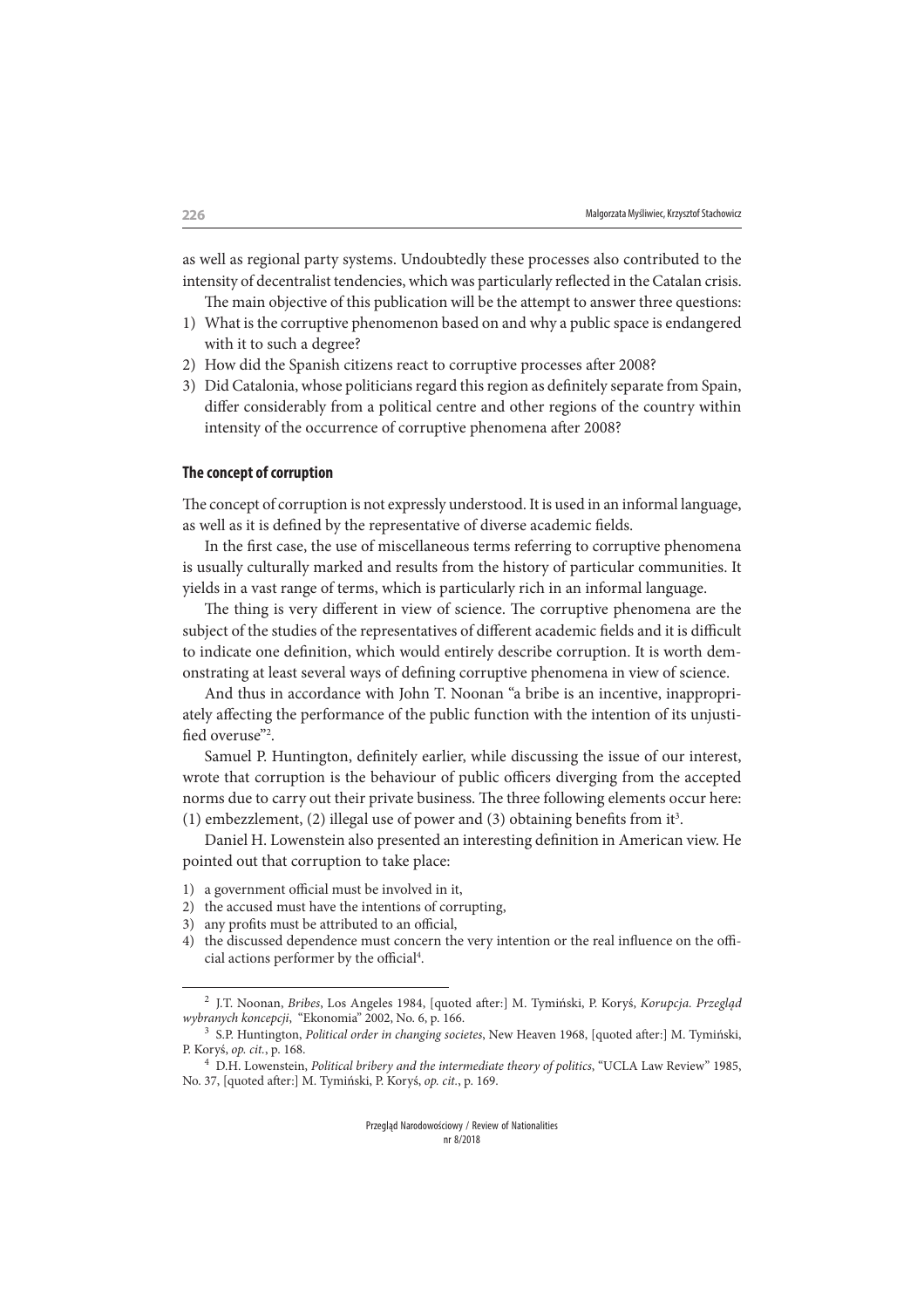The approach presented straightforwardly describes the course of the corruption process and suggest that this phenomenon is a violation of a legal norm.

Antoni Z. Kamiński proposed a wide approach to the investigated problem. According to him, corruption comprises each action of the entity holding a position in any institution, which is non-compliant with the business of this institution, caused by the willingness to obtain private profits<sup>5</sup>.

The citation of only several definitions of corruption expressly demonstrates that most frequently they are related to a public sphere and the performance of public functions. Such a conclusion prompts us to ask a subsequent question about why at this level the corruptive phenomena evince so intensively.

The analysis of the concept of legal-administrative relation may provide appropriate explanation. It occurs on the basis of administrative law and is characterized by nonequivalence of entities. It results from the fact that one of the parties of this relation may be a natural person, a legal person or other entity, which does not have a legal personality, but as a result of the administrative procedure they may obtain specific rights or specific duties may be imposed on them. However, the other party is always represented by public administration body. This body disposes administrative authority, which means that being one of the parties of this relation decides about its solution. In other words, public administration body within legal-administrative relation decides in a case in which it is a party itself. We need to emphasize that in accordance with the concept of administrative authority it simultaneously disposes the right to impose coercion to make previously prepared decisions.

The presentation of the concept of legal-administrative relation makes us aware how strong the position of public administration bodies is with reference to a single citizen or even the entities consociating their bigger number (e.g. political parties, social organizations, enterprises, etc.). The aforementioned bodies are obliged to decide in any cases, which comprise their competences (and there are many of them in the contemporary realities of a given state) and they become subject of proceedings within legal-administrative relations. Even in case of reaching an administrative settlement by the parties having disputed business, an administrative proceeding is terminated by the body issuing a relevant decision confirming this settlement.

The considerations made enjoin to pose a question about what should be done so that public administration bodies (and in a more informal interpretation: clerks, who act on their behalf) could not overuse their authoritative position, resulting from the nature of a legal-administrative relation. The study of administrative law points to a simple solution: these bodies should be bound by regulations of law. !is concept is legitimate in all respects, although as it is illustrated below, totally insufficient.

 $^{\rm 5}~$  A.Z. Kamiński, B. Kamiński, *Korupcja rządów. Państwa komunistyczne w dobie globalizacji*, Warszawa 2004, p. 25.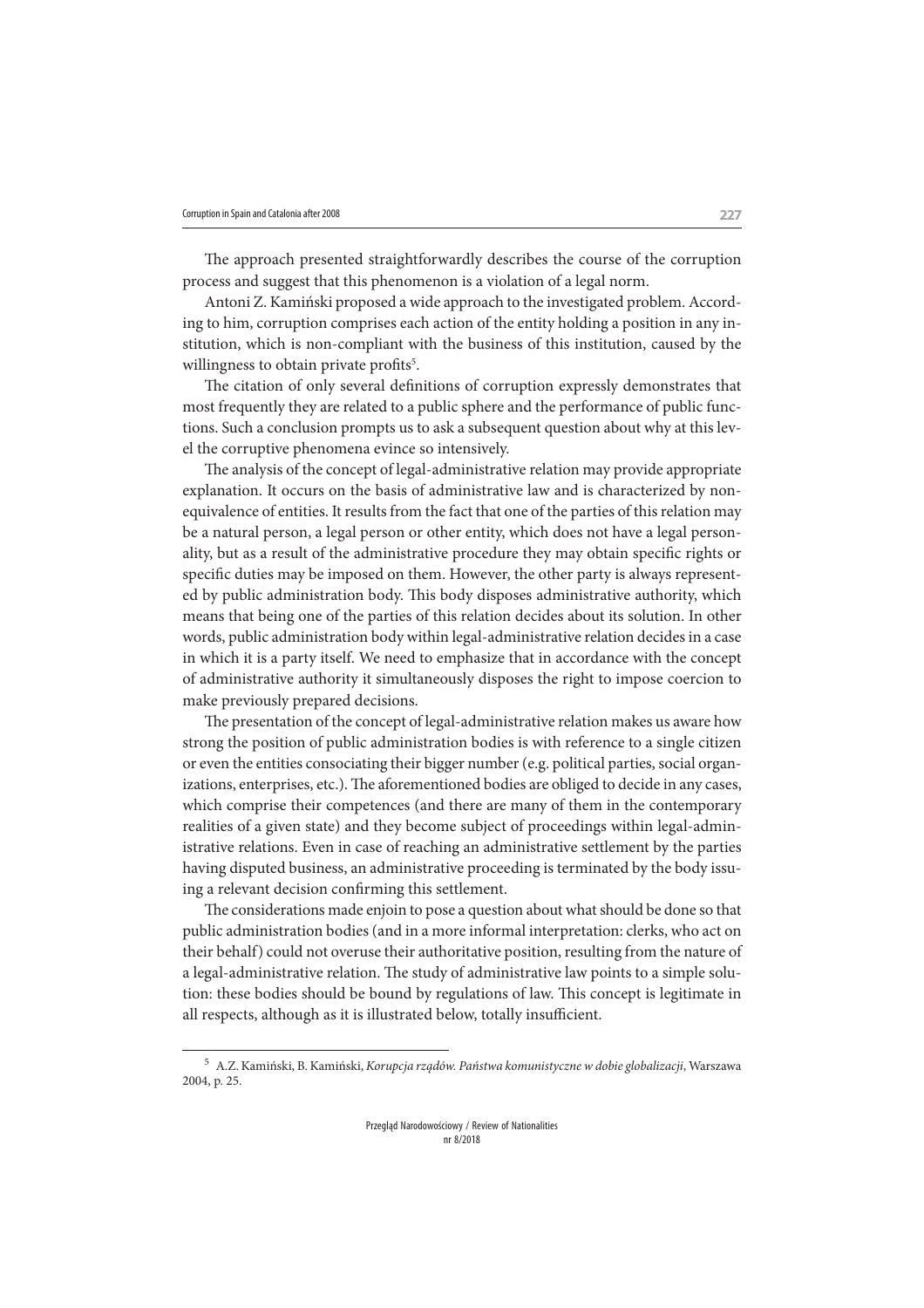Regulations of law should, first of all, clearly define a material jurisdiction of a given public administration body so that any misuse could not take place. It occurs as a rule, and, in case of the occurrence of a competence dispute between two bodies, regulations of law expressly define what entity should solve it. In addition, regulations of law should expressly define the regulations of an administrative proceeding, specifying what a public administrative body can do and what is definitely prohibited. These kinds of regulations also comprise the regulations related to corruptive crimes, which definitely forbid to make decisions related to the acceptance of undue material or personal profits by public administration officials. We may pose a question, however, if the very institution of a legal prohibition to make certain decisions may efficiently counteract the occurrence of pathological phenomena, including also the corruptive phenomena in administration. In this case, the response must be negative.

What can increase the efficiency of law enforcement by public body officials? The most efficient way seems to be the provision of institutional and legal protection for the citizen by the state against any kind of misuse. The existence of independent institutions, which may take actions aiming at bringing a corrupted official to justice, constitutes a kind of counterweight for their privileged position within a legal-administrative relation. Only the restriction of freedom and independence of the functioning of this kind of institutions (e.g. common and administrative courts, the ombudsman or the Constitutional Tribunal) and subjugating the bodies using the authority privilege in the state to their political will put the citizens at a disadvantage. In such a situation the inevitability of the necessity to institute a legal-administrative relation (even in occasional cases) repeatedly induces the entities or their organized groups to make illegal attempts at "arranging the case" by means of corruptive means. Any functioning institution in the inappropriately functioning, undemocratic political system, is not able to provide a legal protection for a citizen, or the entity not holding the privileged position within a legal-administrative relation<sup>6</sup>.

#### **The reaction of Spanish citizens to the corruption phenomena after 2008**

Interesting conclusions can also be drawn based on 2008 CIS research results on the most serious problems facing Spain. In 2008, the respondents were asked to identify several events that caused the most serious complications in the state. In first place, they mentioned unemployment (43%), economic problems (39.2%), terrorism (35.1%) and immigrants (23.7%). Relatively few responses included politicians and political parties  $(8.9\%)$  or corruption  $(0.7\%)$ . The following years produced wholly different results. This is particularly evident in the survey conducted in 2015, 7 years after the economic crisis ensued. As previously, Spaniards also identified unemployment as one the

 $^6\,$  M. Myśliwiec, O przyczynach korupcji w administracji publicznej, [in:] Korupcja w administracji, edit. M. Myśliwiec, A. Turska-Kawa, Sławków 2016, pp. 16-18.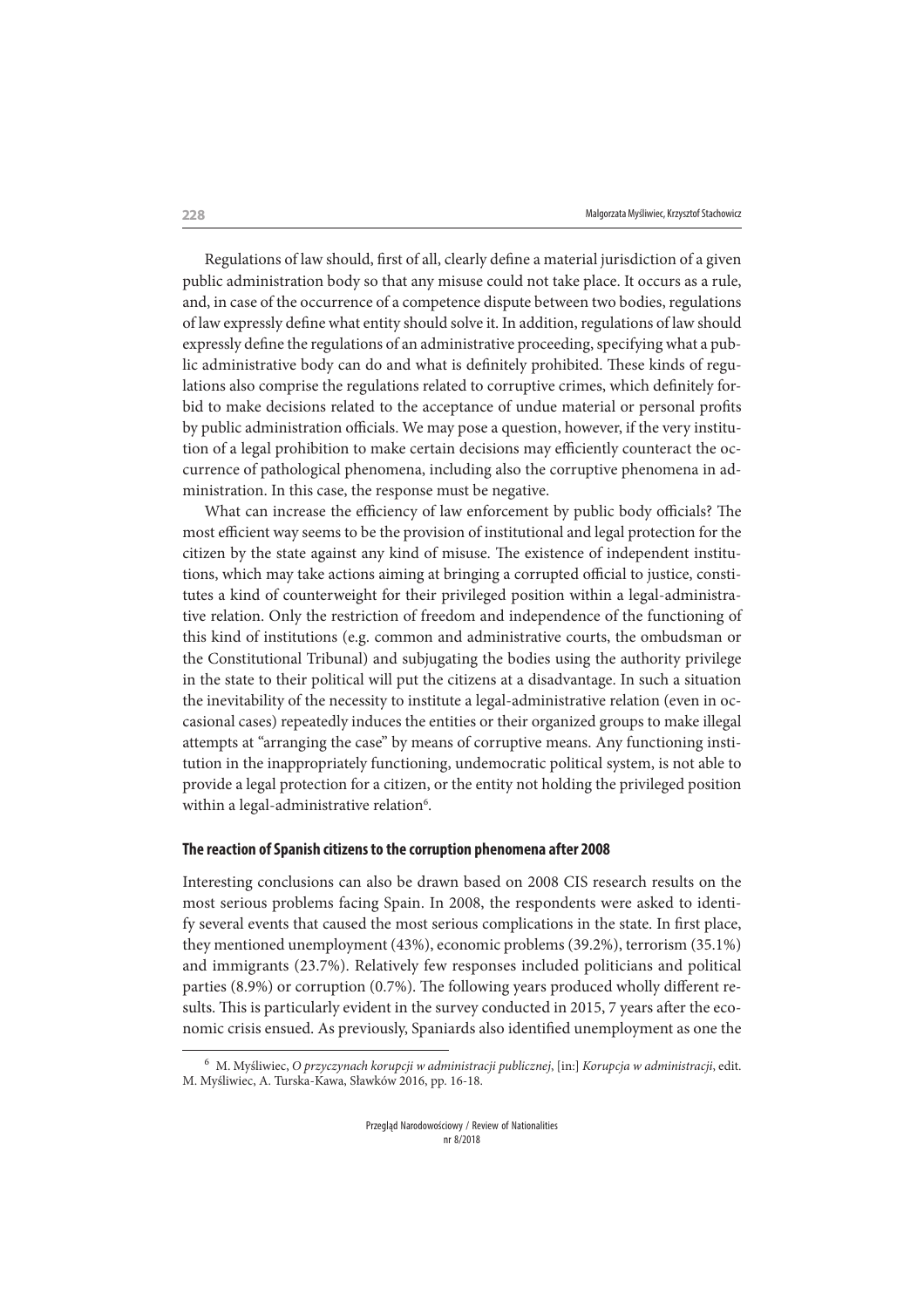

**Chart 1.** Results of research carried out by the CIS in the years 2008-2018 in answer to the question: What is the most serious problem in Spain according to you? Source: own elaboration based on http://www.cis.es/ [access on: 10.04.2016].



Chart 2. Corruption index in Spain in 2008-2017 Source: own elaboration based on https://www.transparency.org/ [access on: 15.06.2018].

Przegląd Narodowościowy / Review of Nationalities nr 8/2018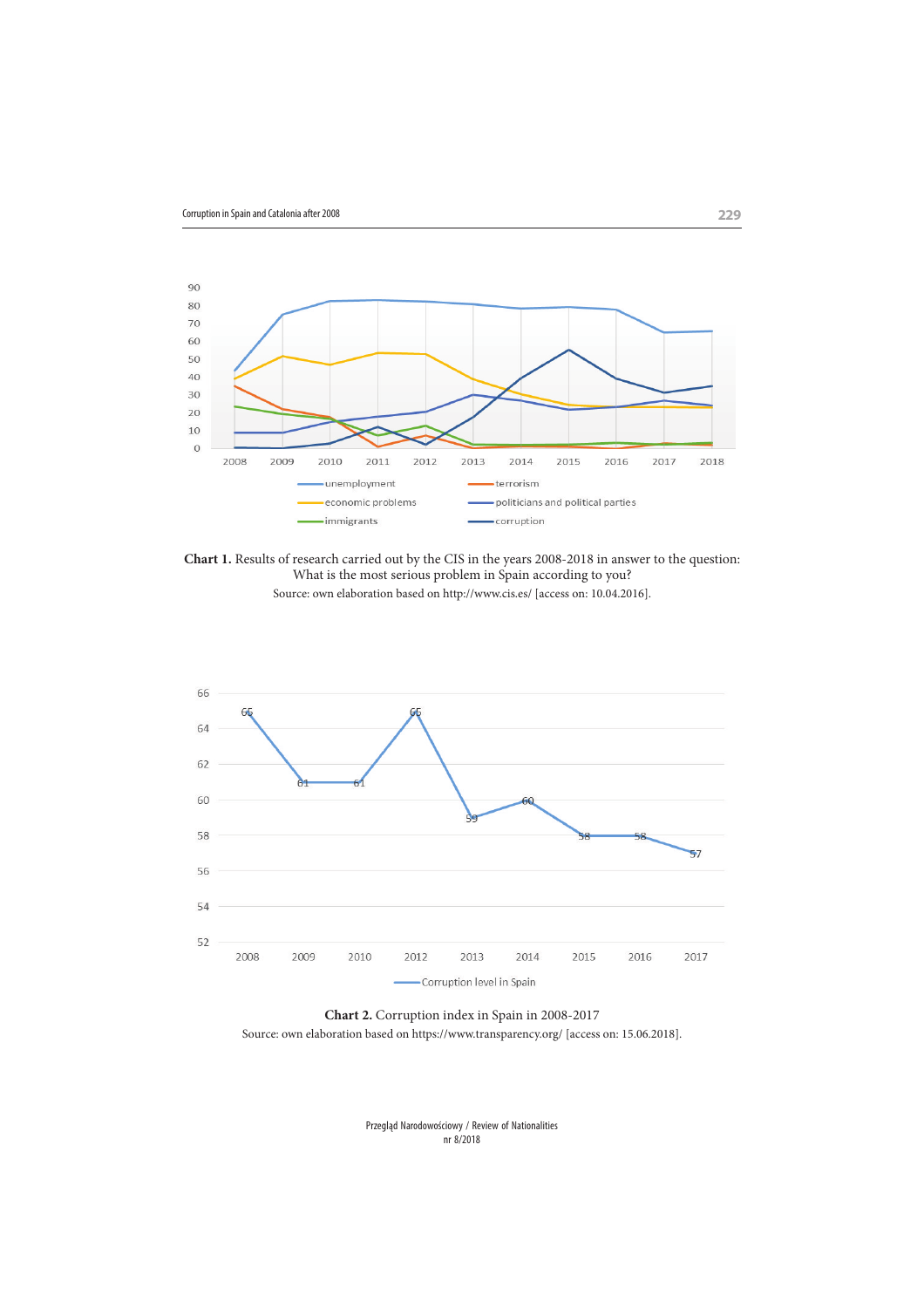state's most serious problems. This time however, 79.4% of respondents provided such an answer. The second most serious problem was identified as corruption (55.5%), the third as economic issues (24.5%), while the fourth as politics and politicians (21.8%)<sup>7</sup>. The way to perceive these problems has not changed practically until today. Still 65.8% of Spaniards recognise unemployment as the most serious problem and the corruption with 35.1% of answers follows it on the second place.

The above results are not surprising, given the events that have taken place in the public realm since 2008. In conditions of a continuously deteriorating living and material situation of many Spanish families, the media, which had thus far been reluctant to speak about corruption scandals, began talking about them almost exclusively. The availability of various means of public communication made it impossible for conventional media to ignore this information. The amount and the quality of information being communicated to the public about public servants at different levels of state administration – local, regional, and central – literally inundated the average listener with information. What made matters worse was that the main actors behind the subsequent corruption scandals were mostly state servants connected with the country's political parties8.

And so, one of the most resounding scandals at the local level was that of the land sold in Torremolinos, in the famous Costa del Sol tourist resort, which was referred to as the Ciudad del Golf case, in which the People's Party's long-time mayor, Pedro Fernández Montes, was implicated (found innocent by the court)<sup>9</sup>. Another case was that of the Sayalonga case, in which José Luis Navas Camacho, the former mayor of the town from the PSOE party, was involved in. The irregularities concerning management of communal property that were revealed, were resolved by a court ruling that had sentenced him to a year in prison, a 9-year ban on holding public functions and a fine<sup>10</sup>. In turn, the United Left (IU) was implicated in the infamous Alzoaina case corruption scandal that was discovered on the local level. Antonio Blanco, member of the party and mayor of the town, was found guilty for irregularities in property sales, was sentenced to 20 years in prison and was banned from holding any public positions<sup>11</sup>.

The regional level was not free from corruption scandals either. One of the most notorious scandals that involved this level of government was the Terra Natura Benidorm case connected with inappropriate usage of land in the autonomous Valencian Com-

<sup>&</sup>lt;sup>7</sup> T. Kubin, M. Lorencka, M. Myśliwiec, op. cit., pp. 136-137.

<sup>8</sup> Ibidem, p. 138.

 $^9\,$  N. Cenizo, Imputado el alcalde de Torremolinos por presunta prevaricación urbanística, January 8, 2014 "El Diario" January 8, 2014, http://www.eldiario.es/andalucia/enclave\_rural/Imputado-Torremolinospresunta-prevaricacion-urbanistica\_0\_215928896.html [access on: 15.06.2018].

<sup>&</sup>lt;sup>10</sup> F. Extremera, *El alcalde de Sayalonga, condenado a un año de cárcel*, "La Opinion de Malaga" November 12, 2009, http://www.laopiniondemalaga.es/municipios/2009/11/12/alcalde-sayalonga-condenado-anocarcel/301901.html [access on: 15.06.2018].

 $11$  M. Martín, El ex alcalde de Alozaina acepta veinte años de inhabilitación por dos delitos urbanísticos, "Diario Sur", September 16, 2010, http://www.diariosur.es/v/20100916/interior/alcalde-alozaina-aceptaveinte-20100916.html [access on: 15.05.2016].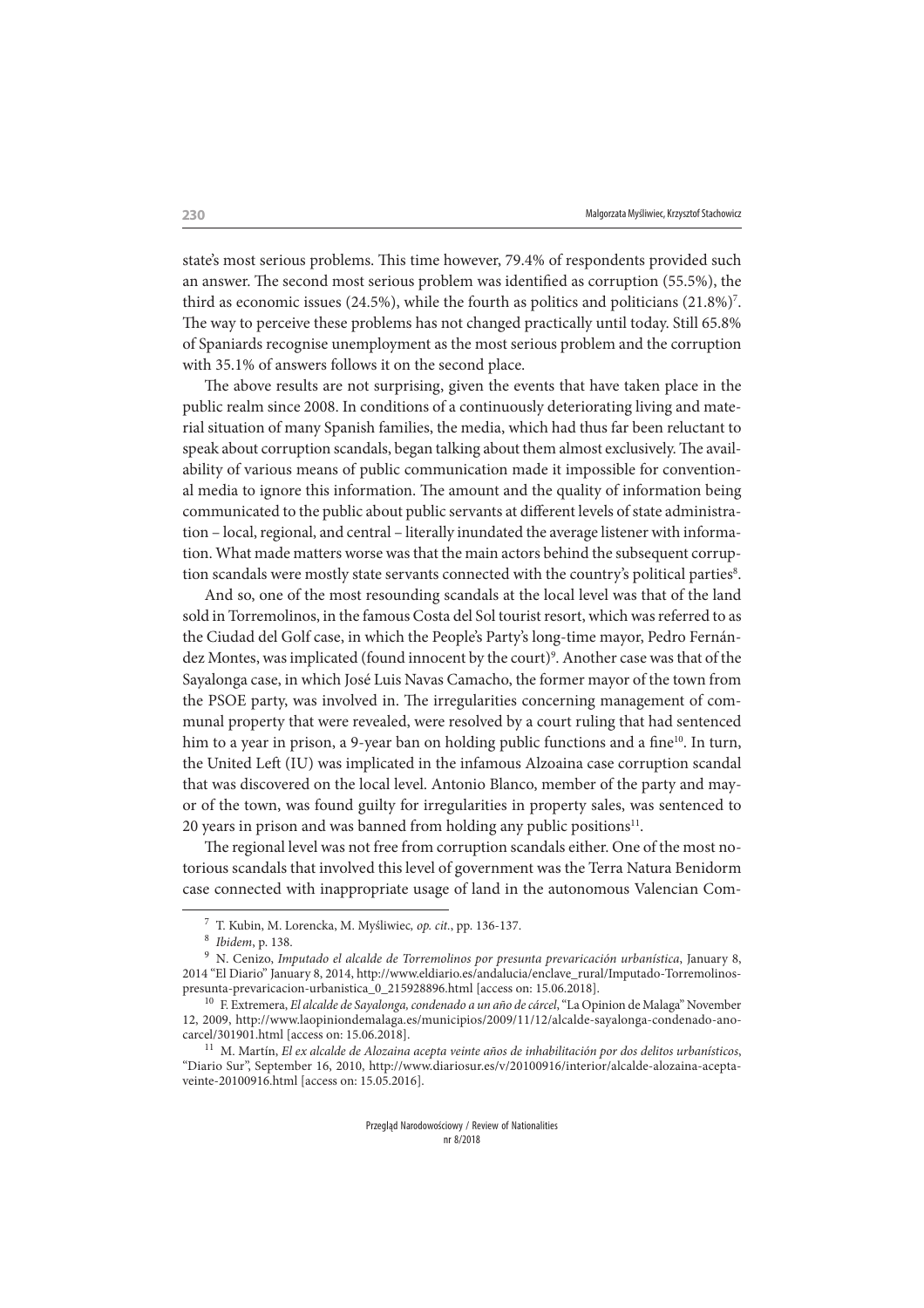munity<sup>12</sup>. However, as the events that will be presented subsequently gradually unfolded, it was ultimately central state level corruption scandals that inflicted the most damage on the political system of present-day Spain. Politicians of the two major political parties, PP and PSOE, were also implicated. One of the most serious accusations PSOE politicians faced was the AVE case<sup>13</sup> and the Files case<sup>14</sup>. The People's Party was mostly affected by the Bankia<sup>15</sup> and Gürtel<sup>16</sup> cases.

In discussing the central government, public opinion was most outraged by the Nóos scandal, whose most prominent character was Iñaki Urdangarin Liebaert, the son-inlaw of the king Juan Carlos I<sup>17</sup>.

As a result of these events, Spain began to be perceived as an increasingly more corrupt state from 2008 onwards. This was reflected in the results of research conducted each year by Transparency International. The corruption index assumes values from 1 to 100, with 1 signifying overwhelming corruption, while 100 meaning there is not corruption at all. In 2008, this index assumed a value of 65, positioning Spain among the group of countries with moderate corruption. In the following years, the index fell significantly (apart from 2012) and in 2017 it reached a value of 57, indicating a trend of increasing corruption in the state. Detailed information concerning corruption in Spain is presented in Chart 2.

The economic crisis that began in 2008 led to a significant loss of confidence of Spanish citizens in the institution of the state. The results of research conducted in the subsequent years shows a weakening of positive social sentiment towards state authorities and institutions, which were formed after 1975 in democratic conditions after the rule of General Franco. The most serious changes were noted with regard to the perception of the Spanish monarchy. The published results of the Centre for Sociological Research also showed that Spaniards trust more those governments that are close to them, i.e. at the autonomous level, than the central executive. The same regularity was evident in the level of trust in the central parliament and the parliaments of autonomous communities<sup>18</sup>.

<sup>&</sup>lt;sup>12</sup> EFE, El caso de Terra Natura es el primer gran escándalo de Fabra, "Diario Informacion" September 5, 2011, http://www.diarioinformacion.com/benidorm/2011/09/05/caso-terra-natura-primer-gran-escandalofabra/1164767.html [access on: 15.06.2018].

 $^{13}\,$  El Mundo, Absueltos el ex ministro Valverde, Aida Álvarez y otros cinco principales acusados del 'caso AVE', http://www.elmundo.es/elmundo/2006/06/28/espana/1151487765.html [access on: 15.06.2018].

<sup>&</sup>lt;sup>14</sup> M. Ceberio Belaza, De la corrupción de Filesa a la de Gürtel, "El Pais" April 8, 2010, http://elpais.com/ diario/2010/04/08/espana/1270677613\_850215.html [access on: 15.06.2018].

<sup>&</sup>lt;sup>15</sup> I. De Barrón, Así fue la caída del coloso, "El Pais" May 13, 2012, http://economia.elpais.com/ economia/2012/05/12/actualidad/1336851336\_318553.html [access on: 15.06.2018].

<sup>&</sup>lt;sup>16</sup> Audiencia Nacional, Sala De Lo Penal, Sección Segunda, Sentencia No 20/2018, http://estaticos. elmundo.es/documentos/2018/05/24/sentencia\_gurtel.pdf [access on: 15.06.2018].

<sup>&</sup>lt;sup>17</sup> La Casa Real y el Caso Nóos, "El Pais" June 18, 2018, https://elpais.com/especiales/caso-noos/cronologia/ [access on: 15.06.2018].

<sup>18</sup> T. Kubin, M. Lorencka, M. Myśliwiec, op. cit., pp. 141-146.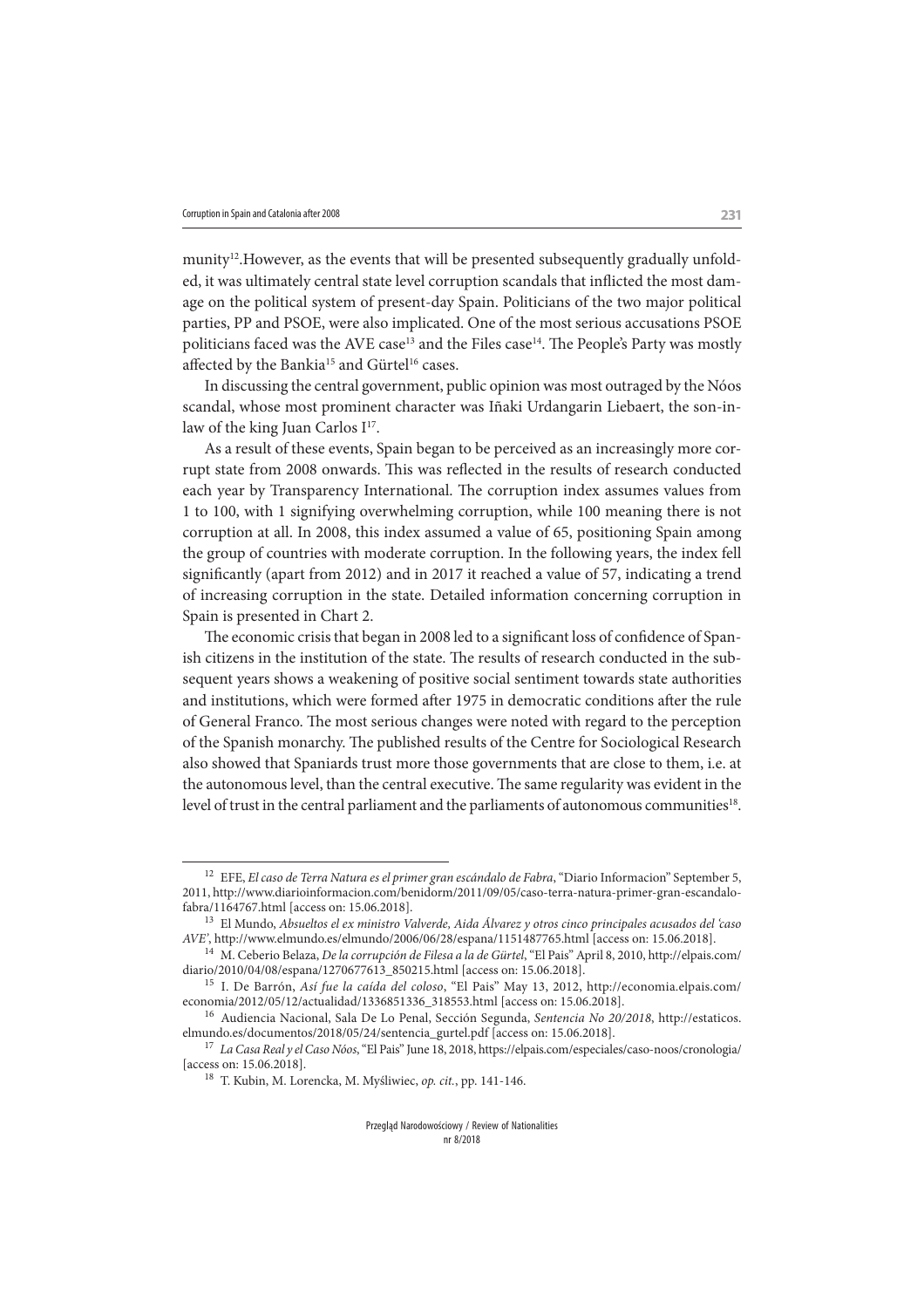

Chart 3. Confidence in the army, the Church and political parties in Spain in 2010-2015 Source: own elaboration based on http://www.cis.es/ [access on: 15.06.2018].

In discussing the issue of decreased confidence in state institutions, one must also take into account an interesting study conducted by the Centre for Sociological Research showing Spaniards' confidence in three selected institutions – the army, the Church and political parties (Chart 3). It is worth noting that the study was carried out in 2010-2015 when the economic crisis was in full blow. Respondents expressed their level of confidence on a scale from 1 to 10, where 1 signified a complete lack of confidence, while 10 – the highest level of confidence. The results show that society, which had experienced the undemocratic rule of General Francisco Franco in the twentieth century, and which is secularising very intensively at present, has much greater confidence in the military and the Church than in the currently operating political parties. Undoubtedly, corruption scandals are one of the reasons for such a bad evaluation of political parties in Spain.

## **Corruption scandals in Catalonia after 2008**

As it was mentioned above, the regional level in Spain after 2008 was not free from corruption scandals. This also refers to the case of Catalonia. One of the most notorious scandals that involved this level of government was the Millet case connected with the management of the Musical Palace in Barcelona (Siccardi 2010). The Democratic Con-

> Przegląd Narodowościowy / Review of Nationalities nr 8/2018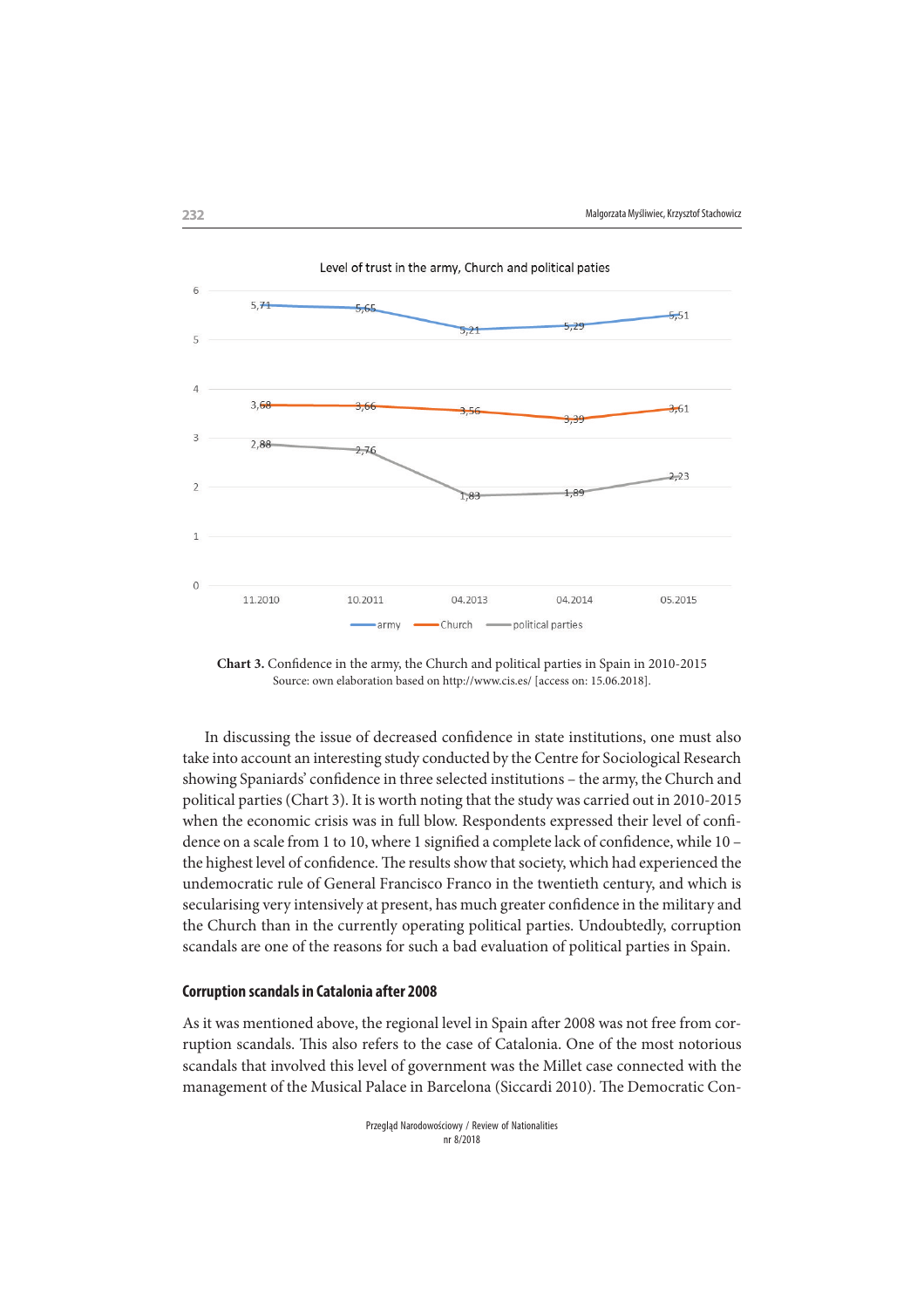vergence of Catalonia party (CDC) was accused of mismanaging this institution<sup>19</sup>. The main figure of this scandal was Fèlix Millet i Tusell, the president of the foundation Orfeó Català-Palau de la Música, founded in 1990. Millet used his position to coordinate corruptive procedures for more than 20 years. They were based on transferring undue financial resources to the foundation in return for granting orders by the Catalan government within public procurements. The money obtained in this way was allocated by the main party ruling the region since the 1980s, Democratic Convergence of Catalonia, to its own activity. This scandal shocked the Catalans in a particular way, because Palace of Catalan Music is one of the most important cultural institutions in the region, which significantly influences the formation of a local identity.

In January 2018, the judgments were issued sentencing the people involved in corruptive crimes, with reference to this case. The very Fèlix Millet i Tusell, as the main defendant, was sentenced to 9 years of imprisonment<sup>20</sup>.

"The case 3%" was other corruption scandal in a Catalan politics. It was related to bringing charged to many politicians of the coalition of Convergència and Unió, ruling Catalonia since 1980. The procedure was based on the fact that the entrepreneurs who won tenders for public procurements, realized by the regional government, were obliged to transfer 3% of the value of each contract illegally to the politicians of this group. Pasqual Maragall, deriving from Socialists' Party of Catalonia, the president of Autonomous Community of Catalonia, was the first person to disclose this procedure in 2005<sup>21</sup>.

The public was extremely shocked by the fact of bringing corrupting charges to Jordi Pujol in the context of "the case 3%". This politician, deriving from Democratic Convergence of Catalonia was holding the office of the president of Autonomous Community of Catalonia for 23 years and was regarded as the main author of Catalan political successes after the death of General Franco. He was very involved in the formation of a Catalan political movement at the beginning of 1970s and in the process of restoration of autonomy to the region, taken away from him after the civil war<sup>22</sup>. Admission by Pujol to have foreign bank accounts, where illegally obtained, considerable financial resources were kept, was a shock to many supporters of the coalition of Convergència and Unió<sup>23</sup>. As the investigation revealed, illegally obtained financial resources were transferred not only to Pujol's accounts, but also to the members of his numerous family<sup>24</sup>.

<sup>&</sup>lt;sup>19</sup> J. García, CDC sobre el 'caso Palau': "Nadie ha visto al tesorero recibiendo sobres", "El Pais" November 13, 2015, http://ccaa.elpais.com/ccaa/2015/11/13/catalunya/1447414341\_094667.html [access on: 15.06.2018].

<sup>20</sup> I. Pardo Torregrosa, Las penas del Caso Palau, una a una, "La Vangardia" January 15, 2018, http:// www.lavanguardia.com/politica/20180115/4436217183/caso-palau-condenas-penas-carcel.html [access on: 15.06.2018].

 $^{21}\,$  El País, https://elpais.com/tag/caso\_tres\_por\_ciento/a [access on: 15.06.2018].

<sup>22</sup> M. Myśliwiec, Katalonia na drodze do niepodległości?, Bytom 2006.

<sup>23</sup> Comunicado del señor Jordi Pujol y Soley, "El Mundo" July 25, 2014, http://www.elmundo.es/catalun a/2014/07/25/53d29132e2704eba1e8b459c.html [access on: 16.06.2018].

 $24$  J. García, Pujol reconoce que su familia tuvo en el extranjero una fortuna sin declarar, "El Pais" July 26, 2014, https://elpais.com/ccaa/2014/07/25/catalunya/1406306705\_109805.html [access on: 16.06.2018].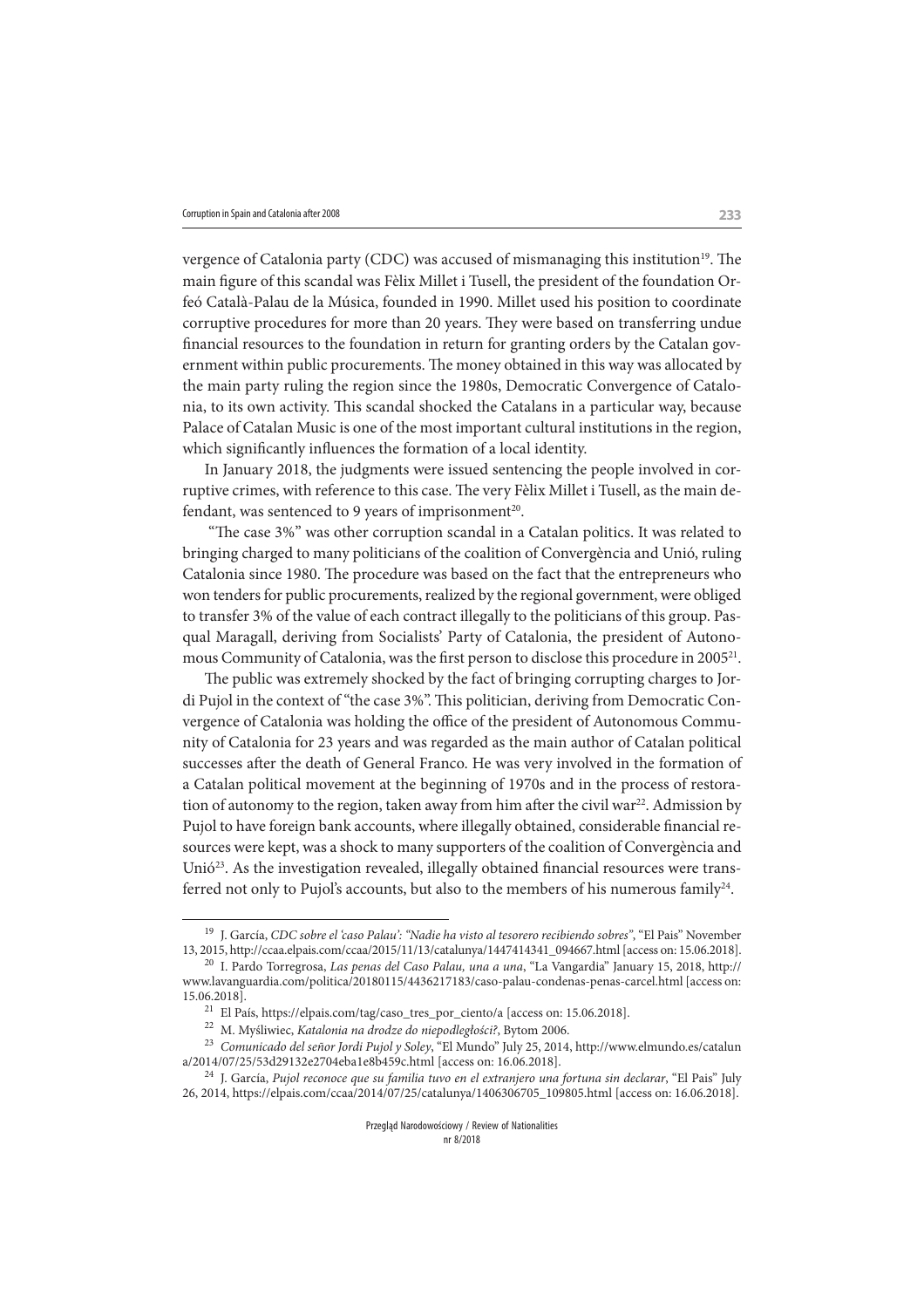Corruption scandals in Catalonia, revealed after the outbreak of economic crisis in 2008, had very serious political consequences. Two issues are particularly worth indicating in this context. Firstly, the decomposition of a Catalan political scene. The coalition of Convergència and Unió was dissolved in 2015. The collapse of a political group, which was attributed all political successes and the functioning in the region which was a significant symbol of changes in the era of crisis for almost quarter of a century. Corruption scandals, whose main characters turned out to be the most important regional politicians, cause the termination of many political careers and the occurrence of new political parties.

Secondly, it is supposed that corruption scandals in Catalonia considerably influenced the intensification of independence processes in the region<sup>25</sup>. The concealment of substantial amounts of unduly obtained financial resources on the accounts in Angora or in the Switzerland could be one of the reasons for the initiation of the procedures by the regional politicians, whose objective was the formation of their own state. In this situation it would give them a bigger chance to avoid criminal liability before Spanish justice.

## **Conclusions**

Three research questions were posed in the introduction to this publication. After conducting the relevant analysis, we may provide the following responses to them:

- 1) First of all, the authors posed a question, what the corruption phenomenon is based on and why a public sphere is endangered with it to such a degree. The response to the first part of this question is not easy and it cannot be clear-cut. The notion of corruption is understood differently in view of an informal language, and differently in view of academic disciplines. We need to emphasize as well that regardless of an informal and empirical interpretation, presented in a given state, legal definitions should be included as well when analyzing corruptive phenomena, mandatory in the analyzed state. They demonstrate in a particular way what is regarded as a corruptive crime in a given state and what the gradation of their significance is in a given community. Undoubtedly, the realization of the significance of the notion of a legaladministrative relation is important for the explanation of the character of corruptive phenomena and their relation with public sphere.
- 2) Secondly, the authors posed the question, how the Spanish citizens reacted to corruption processes. Responding to this question, we need to state that their reaction was definitely negative. The disclosure of the subsequent corruption scandals caused a considerable loss of trust of the citizens to state authorities and to governments and political parties in particular. As a result, the current existing party system in

<sup>25</sup> Quién roba a Cataluña, "El Pais" March 10, 2017, https://elpais.com/elpais/2017/03/09/ opinion/1489081336\_061645.html [access on: 16.06.2018].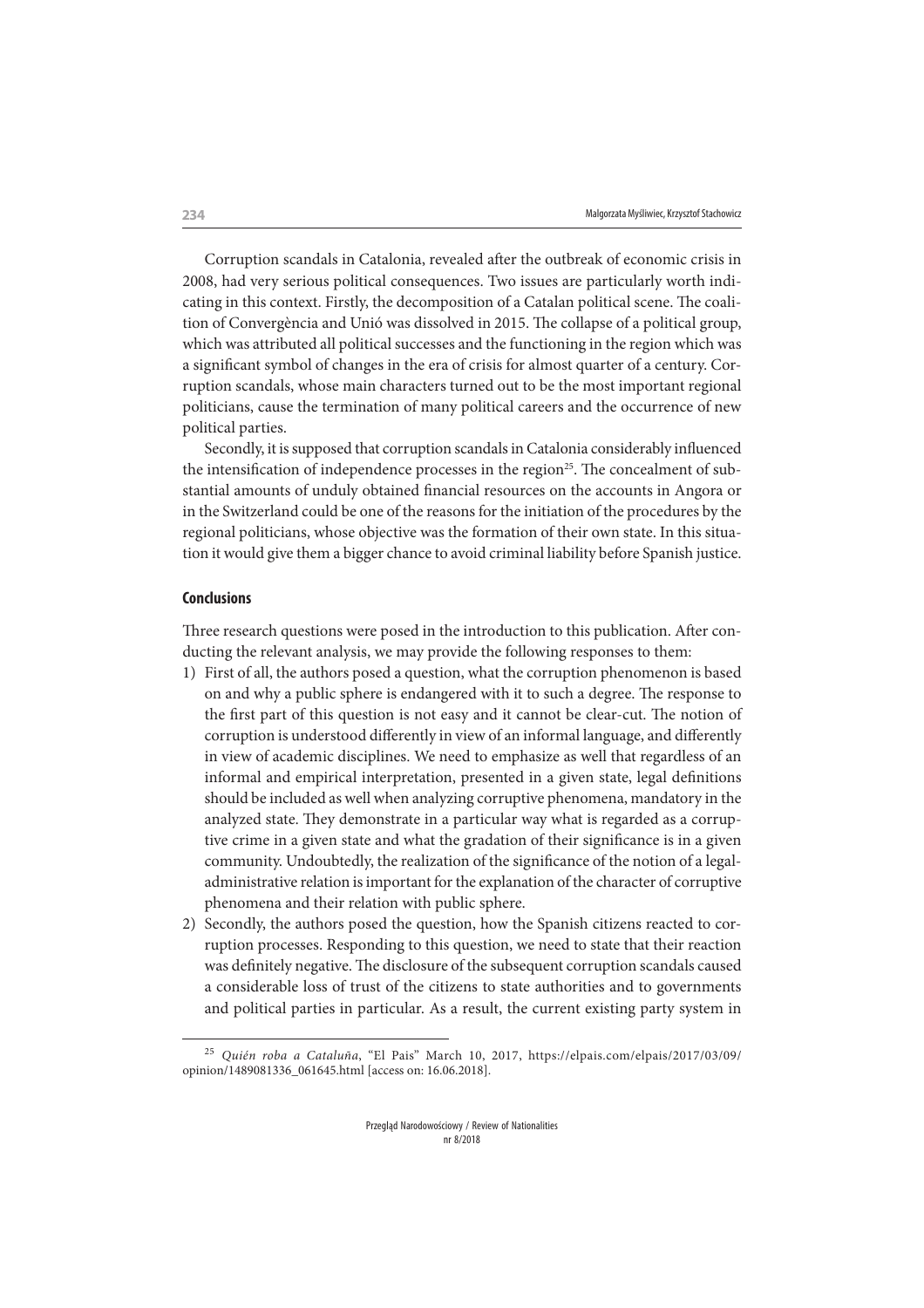Spain collapsed. As a result of conducting the procedure of constructive vote of no confidence the central government collapsed on June 1, 2018. We need to emphasize that the subsequent sentencing judgments in the corruption trials for the politicians related to the ruling People's Party were the direct reasons for initiating this procedure. The conducted analysis demonstrated even that the contemporary Spaniards, despite difficult historical experiences, related to the position of the army and the Catholic church in the state of General Franco, trust these institutions more that the politicians and political parties.

3) In the third research questions the authors asked if Catalonia, whose politicians regard this region as definitely separate from Spain, profoundly differed from the political centre and other regions of the state within the intensity of the occurrence of corruptive phenomena after 2008. The analysis of such a posed problem allows to expressly state that despite the attempts of emphasising its own individuality, Catalonia did not basically differ from the political centre or from other regions of Spain in this respect. The corruptive crimes affected the public sphere of this region to the same extent and resulted in equally serious political consequences.

## **Bibliography**

- Absueltos el ex ministro Valverde, Aida Álvarez y otros cinco principales acusados del ,caso AVE', El Mundo June 26, 2006, http://www.elmundo.es/elmundo/2006/06/28/espana/1151487765. html [access on: 15.06.2018].
- Audiencia Nacional, Sala De Lo Penal, Sección Segunda, Sentencia No. 20/ 2018, http://estaticos. elmundo.es/documentos/2018/05/24/sentencia\_gurtel.pdf [access on: 15.06.2018].
- Ceberio Belaza M., De la corrupción de Filesa a la de Gürtel, "El Pais" April 8, 2010, http://elpais. com/diario/2010/04/08/espana/1270677613\_850215.html [access on: 15.06.2018].
- Cenizo N., Imputado el alcalde de Torremolinos por presunta prevaricación urbanística, "El Diario" January 8, 2014, http://www.eldiario.es/andalucia/enclave\_rural/Imputado-Torremolinospresunta-prevaricacion-urbanistica\_0\_215928896.html [access on: 15.06.2018].
- Comunicado del señor Jordi Pujol y Soley, "El Mundo" July 25, 2014, http://www.elmundo.es/cata luna/2014/07/25/53d29132e2704eba1e8b459c.html [access on: 16.06.2018].
- De Barrón I., Así fue la caída del coloso, "El Pais" May 13, 2012, http://economia.elpais.com/ economia/2012/05/12/actualidad/1336851336\_318553.html [access on: 15.06.2018].
- EFE, El caso de Terra Natura es el primer gran escándalo de Fabra, "Diario Informacion" September 5, 2011, http://www.diarioinformacion.com/benidorm/2011/09/05/caso-terra-natura-primergran-escandalo-fabra/1164767.html [access on: 15.06.2018].
- Comunicado del señor Jordi Pujol y Soley, "El Mundo" July 27, 2014, http://www.elmundo.es/cata luna/2014/07/25/53d29132e2704eba1e8b459c.html [access on: 16.06.2018].
- Extremera F., El alcalde de Sayalonga, condenado a un año de cárcel, "La Opinion de Malaga" November 12, 2009, http://www.laopiniondemalaga.es/municipios/2009/11/12/alcaldesayalonga-condenado-ano-carcel/301901.html [access on: 15.06.2018].

El País, https://elpais.com/tag/caso\_tres\_por\_ciento/a [access on: 15.06.2018].

García J., Pujol reconoce que su familia tuvo en el extranjero una fortuna sin declarar, "El Pais" July 26, 2014, https://elpais.com/ccaa/2014/07/25/catalunya/1406306705\_109805.html [access on: 16.06.2018].